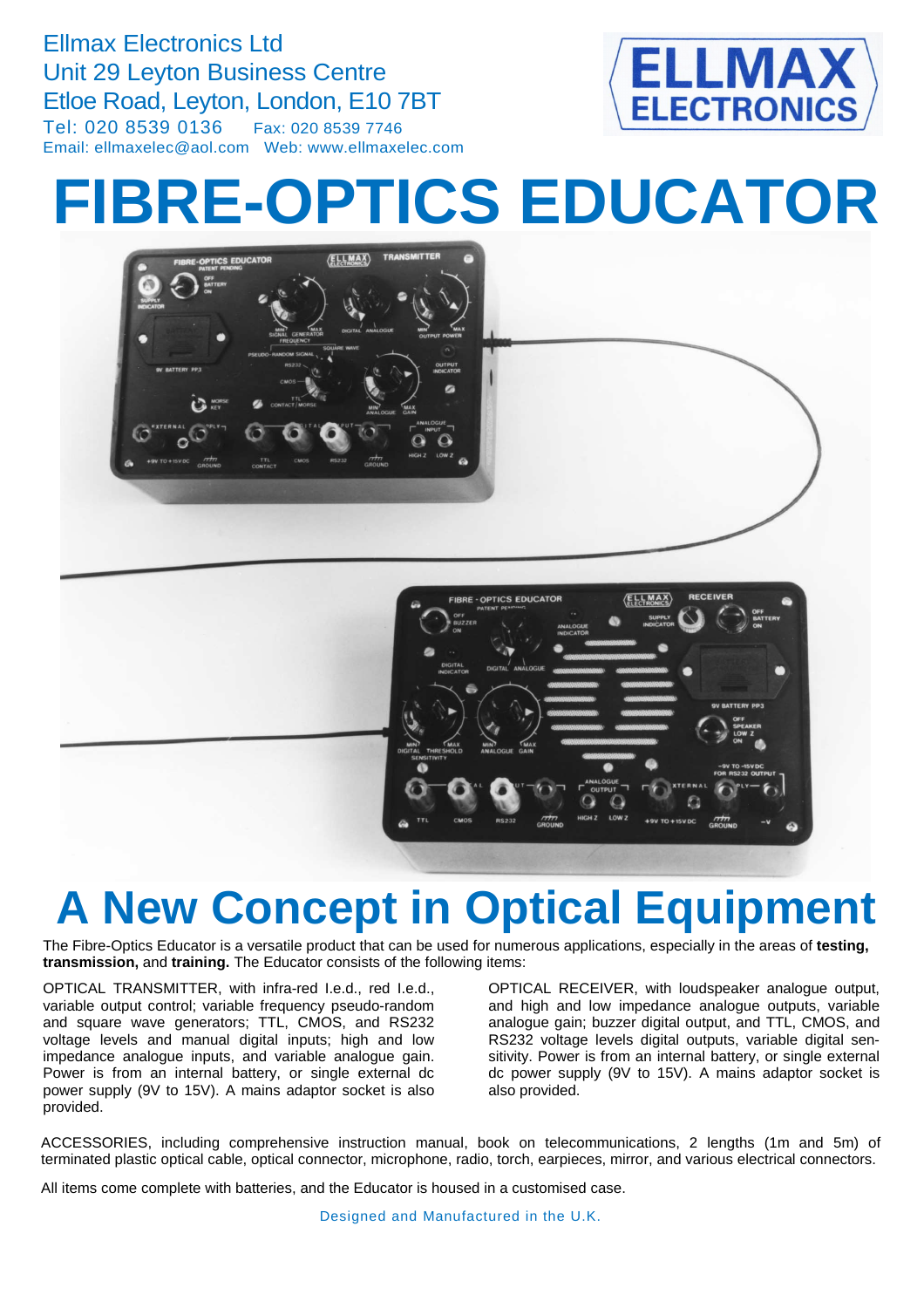### **APPLICATIONS OF THE FIBRE FIBRE-OPTICS EDUCATOR OPTICS**

#### **TEST EQUIPMENT**

The Educator transmitter and receiver units form useful pieces of portable test equipment in a fibre-optics and general optics laboratory, production facility or at an installation site.

In conjunction with an a.c. voltmeter, the Educator can accurately measure the attenuation of fibre fibre-optics cable at 660nm wavelength to a range of 50dB. The separate transmitter and receiver modules allow the measurement of installed cable routes, as well as cable on a reel or drum. Cables terminated with AMP DNP connectors can directly interface to the Educator units, and cables terminated with other types of connectors can also be tested by using appropriate interface cables.

The Educator receiver may be used in the analogue or digital mode to test out optical transmitters. Also, its analogue loudspeaker output and digital buzzer output make it particularly useful for giving an audible indication of the presence of infra-red radiation at locations such as the remote sence of infra-red radiation at locations such as the remote<br>ends of cable links, cable breaks, bad joints, and "lossy" optical coupling arrangements. A short length of optical cable (which is one of the accessories supplied with the Educator) acts as a convenient probe for the detection of cable (which is one of the accessories supplied with the<br>Educator) acts as a convenient probe for the detection of<br>optical radiation. The receiver has a high sensitivity, detecting down to 15nW on digital mode, and below 100pW on analogue mode.

The transmitter can function in either analogue or digital mode as a versatile optical source for testing out optical receivers. As well as utilising the internal variable frequency pseudo-random and square wave generators, an external signal generator may be connected to provide optical data trains up to a rate of 0.5 MBit/s. The output power control, which has a range of 20dB, provides a useful feature for re ceiver sensitivity checking. Optical power may be launched into the item to be tested from either the red I.e.d. housed in an AMP DNP connector, or from the un-housed infra-red I.e.d. random and square wave generators, an external<br>enerator may be connected to provide optical data<br>b to a rate of 0.5 MBit/s. The output power control,<br>as a range of 20dB, provides a useful feature for re-

It is also possible to accurately measure optical absorption or reflection properties of various materials at the wavelengths of the emitting devices.

Another application of the Educator receiver is the noncontact measurement of the frequency of a rotating disc or vibrating object using light reflection or transmission, with a length of optical cable acting as a probe. The Educator may also be used in an optical pulse counting system for applications such as quality assurance, and scientific and engineering experiments.

#### **TRAINING RAINING**

The numerous demonstrations and test equipment applications that are possible with the Fibre Fibre-Optics Educator make it an ideal product to use for the training of engineers, make it an ideal product to use for the training of engineers,<br>technicians, and executives in the fast growing field of fibreoptics. The product is suitable for use in industry, colleges, and technology training centres. Many fundamental concepts of optical transmission may be shown in a constructive and convincing way. Examples of the demonstrations that may be carried out are:

- transmission of speech and music over optical cables and free-space. An FM radio and a microphone are included with the package for use as signal sources; transmission of speech and music over optical cables<br>and free-space. An FM radio and a microphone are<br>included with the package for use as signal sources;<br>transmission of digital signals over optical cables and<br>free-space,
- transmission of digital signals over optical cables and free-space, with the integral morse key and pseudo random and square wave generators acting as convenient sources;
- showing the relationship between received optical power and digital threshold sensitivity;
- showing the method of measuring optical fibre attenuation; power and digital threshold sensitivity;<br>showing the method of measuring optical fibre<br>attenuation;<br>demonstrating the variation of optical transmission<br>with wavelength;<br>showing some of the benefits of optical transmission;
- demonstrating the variation of optical fibre attenuation with wavelength;
- showing some of the benefits of optical transmission over conventional electrical transmission;
- use of a metal diaphragm together with a torch (both of these are included in the package) to produce a novel means of transmitting analogue information; means of transmitting analogue information;<br>
— showing the properties of both visible and infra-red
- radiation;
- —listening to noise sources, such as thermal and shot noise. — listening to noise sources, such as thermal and shot<br>noise.<br>A buzzer and a loudspeaker may be switched into the digital

and analogue circuits respectively, and these provide convenient audible outputs for demonstration purposes.

A comprehensive 40 page manual is included with the equipment, and this describes with many diagrams, the ap plications and demonstrations that may be carried out with the Educator, as well as giving a **practical** introduction to the principles, applications, components, opto-electronic interface circuits, and system parameters of fibre fibre-optics. nd analogue circuits respectively, and these provide<br>onvenient-audible-outputs-for-demonstration-purposes.<br>comprehensive 40 page manual is included with the<br>quipment, and this-describes-with-many-diagrams, the-ap-

The Educator may also be used for training in the techniques of modern telecommunications in general, and a book on telecommunications is also included to aid the preparation of a suitable course. techniques of modern telecommunications in general, and a<br>book on telecommunications is also included to aid the<br>preparation of a suitable course.<br>**EQUIPMENT**<br>Both high and low impedance analogue interfaces are in-

#### **TRANSMISSION EQUIPMENT**

The Fibre-Optics Educator can transmit **analogue or digi digital** data over free-space or optical fibres. With low-cost plastic fibre, transmission distances over 100 metres are possible. The normal advantages of a fibre-optics link over a conventional electrical system may be obtained with the Educator, for example:

- immunity to electrical interference
- complete electrical isolation
- secure transmission, with no radiated waves from the cable
- no earth loops

TTL, CMOS, and RS232 voltage interfaces are available at the transmitter and receiver, and the system operates at digital rates from **DC** to 20kBit/s. A buzzer may also be switched into the digital circuit to give an audible indication of the output.

corporated in the transmitter and receiver units, and the receiver also contains a loudspeaker which may be switched into the analogue output. The analogue bandwidth covers the range 25Hz to 25kHz.

The Fibre-Optics Educator is ideal for utilising or assessing The Fibre-Optics Educator is ideal for utilising or assessing<br>the benefits of fibre-optics systems over conventional transmission systems, and the novel switchable digital/ transmission systems, and the novel switchable digital/<br>analogue nature of the Educator allows great flexibility in the type of data that can be transmitted. Also, for those organisations with no practical experience of fibre-optics, the Educator provides an effective means of obtaining a<br>"hands-on" introduction to this new technology. "hands-on" introduction to this new technology.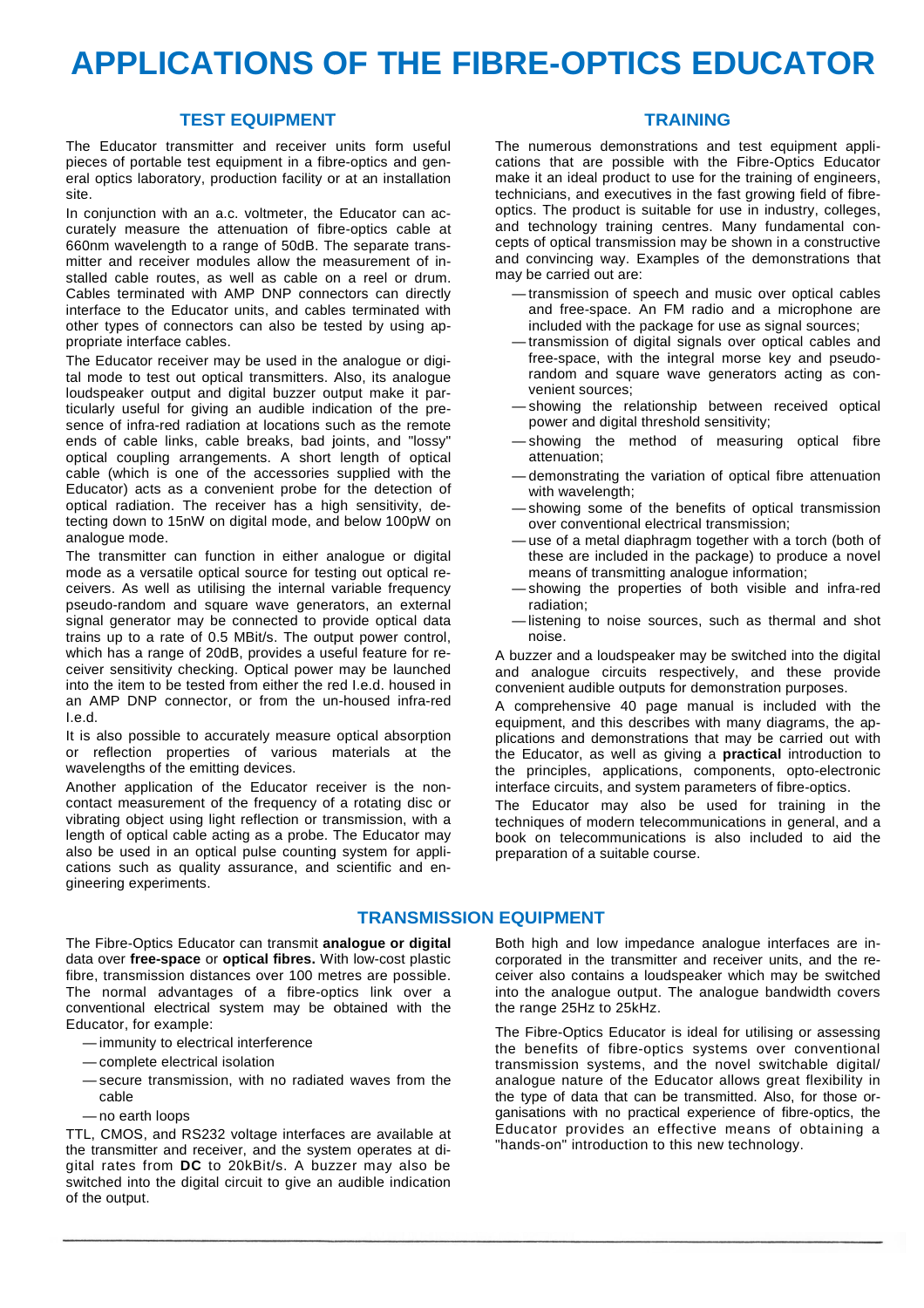#### The following diagrams show the functions of the Educator transmitter and receiver units in simplified form:



To give an indication of the scope and format of the manual, a sample page is reproduced below (in reduced size):

TRANSIMPEDANCE AMPLIFIE

RECEIVE<br>DIODE

ANALOGUE

**DIGITAL** 

DIGITAL COMPARATOR<br>VARIABLE SENSITIVITY

**TTL OUTPUT** 

**CMOS OUTPUT** 

RS232 OUTPUT

**INDICATOR** L.E.D.

**BLOCK DIAGRAM**